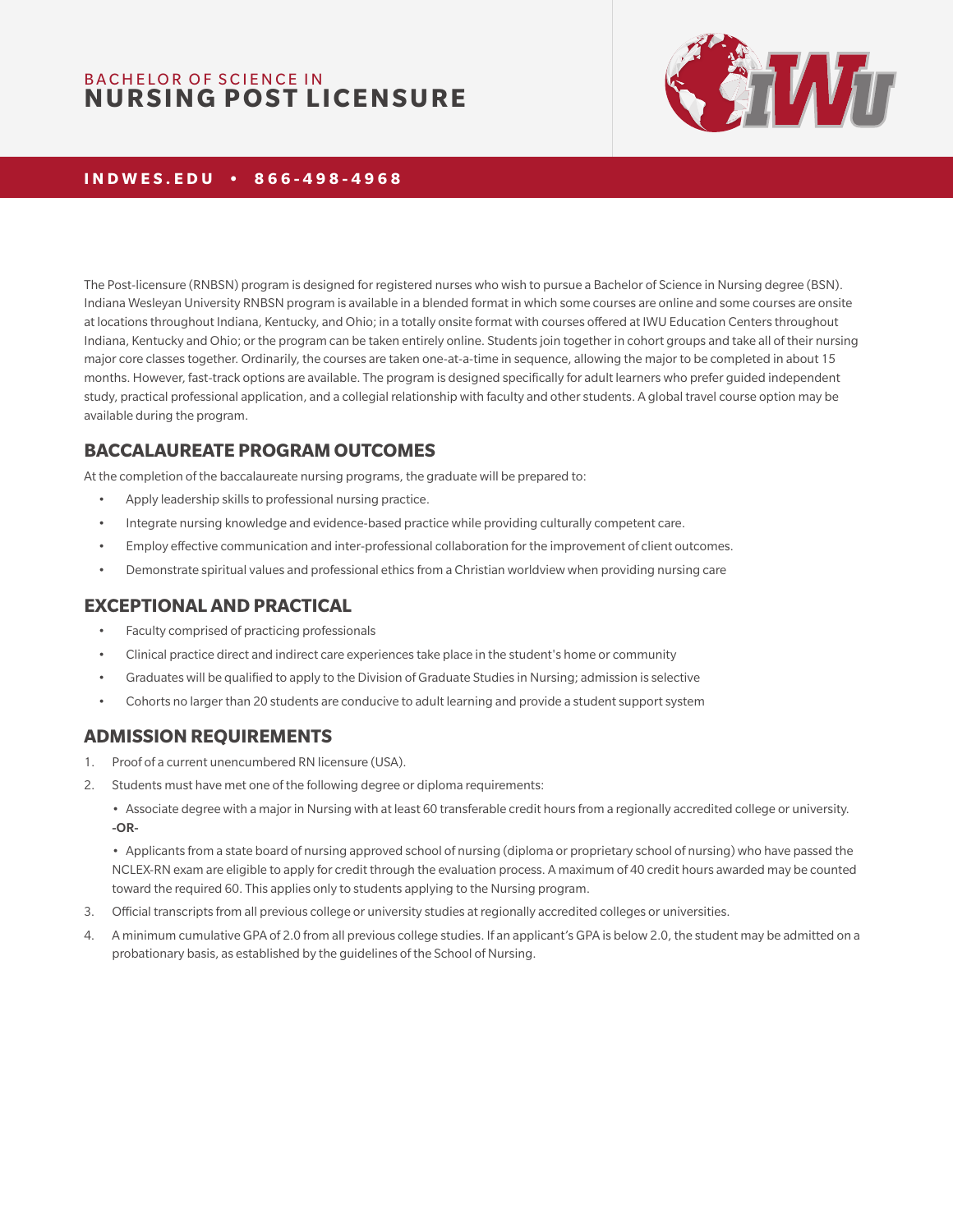### **BACHELOR OF SCIENCE IN NURSING POST LICENSURE**

#### **REQUIRED COURSES**

| NUR 320*       | Introduction to Baccalaureate Nursing                              | 3 credit hours  | 6 weeks |
|----------------|--------------------------------------------------------------------|-----------------|---------|
| <b>NUR335</b>  | <b>Foundations for Professional Practice</b>                       | 3 credit hours  | 6 weeks |
| <b>NUR 385</b> | Nursing Process: Health Indicators and Clinical Prevention         | 3 credit hours  | 6 weeks |
| <b>NUR440</b>  | Evidence-Based Nursing                                             | 4 credit hours  | 6 weeks |
| <b>NUR465</b>  | Population Health: Local, National and Global Approaches           | 5 credit hours  | 8 weeks |
| <b>NUR415</b>  | Leadership and Management in Nursing                               | 4 credit hours  | 6 weeks |
| NUR 495**      | Baccalaureate Capstone: Synthesis and Evaluation                   | 5 credit hours  | 8 weeks |
|                | <b>TOTAL CORE</b>                                                  | 27 credit hours |         |
|                | TOPICS IN NURSING: Students select 2 courses - 2 credit hours each |                 |         |
| <b>NUR 365</b> | <b>Ethics</b>                                                      | 2 credit hours  | 4 weeks |
| <b>NUR235</b>  | Perspectives on Poverty and Health                                 | 2 credit hours  | 4 weeks |
| <b>IPE 402</b> | Cross-Cultural Experience (Global trip option)                     | 2 credit hours  | 4 weeks |
| <b>NUR 237</b> | Complementary and Alternative Therapies                            | 2 credit hours  | 4 weeks |
| <b>NUR450</b>  | Nursing from a Christian Worldview                                 | 2 credit hours  | 4 weeks |

NUR 312 Parish Nursing/Faith Community Nursing 2 credit hours 4 weeks NUR 401 Transcultural Healthcare 2 credit hours 4 weeks NUR 322 Universal Trafficking in Persons 3 credit hours 3 credit hours 5 weeks  **TOTAL TOPICS 4 credit hours TOTAL COMPLETION 31 credit hours**

*\*Completion of this course is required to continue in the program. Student orientation takes place during the first sessions.*

*\*\* Prior to starting NUR 495, completion of all previous core courses; a Criminal Background Check, Drug Testing, and Immunization tracking may be required. In addition, facility specific contractual requirements must be completed prior to starting the Capstone Project.*

## **PROGRESSION THROUGH THE CORE COURSES**

- 1. Students must complete each individual core course with a grade of C or higher.
- 2. Post-licensure students must maintain a cumulative GPA of 2.75 or higher.
- 3. If a student withdraws from Indiana Wesleyan University, the graduation requirements as stated in the catalog under which they resume enrollment will apply.
- 4. The integrity of the degree program demands that the core requirements be met at Indiana Wesleyan University. No waivers are allowed for courses taken at other colleges/universities.
- 5. Students must complete all core nursing courses in order to enroll in the Capstone Course, NUR 495, Baccalaureate Capstone: Synthesis and Evaluation.
- 6. Final class dates as established by the core calendar will be the final date for completion of the core curriculum.
- 7. A criminal history background check, drug testing, and immunization tracking must be completed as required by the facility where the student chooses to do the capstone project prior to starting the NUR 495 Capstone Course.

#### **SERVICES AVAILABLE**

The following services are available ONLY after the application process is complete.

- Consultation with an Academic Advisor
- Determination of credits for prior learning
- CLEP or DANTES testing for credits
- Determination of transfer credits

#### **PRACTICE EXPERIENCES**

Practice experiences are an essential component of the RNBSN nursing program, culminating in the capstone course. In the capstone course, students are provided the opportunity to demonstrate knowledge and skills acquired throughout the RNBSN program by assuming a leadership role in coordinating and managing a capstone project. If required by the facility, cost for placement is the responsibility of the student.

- Students must maintain an active license in the state where any practice experiences are completed.
- All RN licenses must remain unencumbered throughout the program.

**NOTE:** Students must meet all practice facility requirements.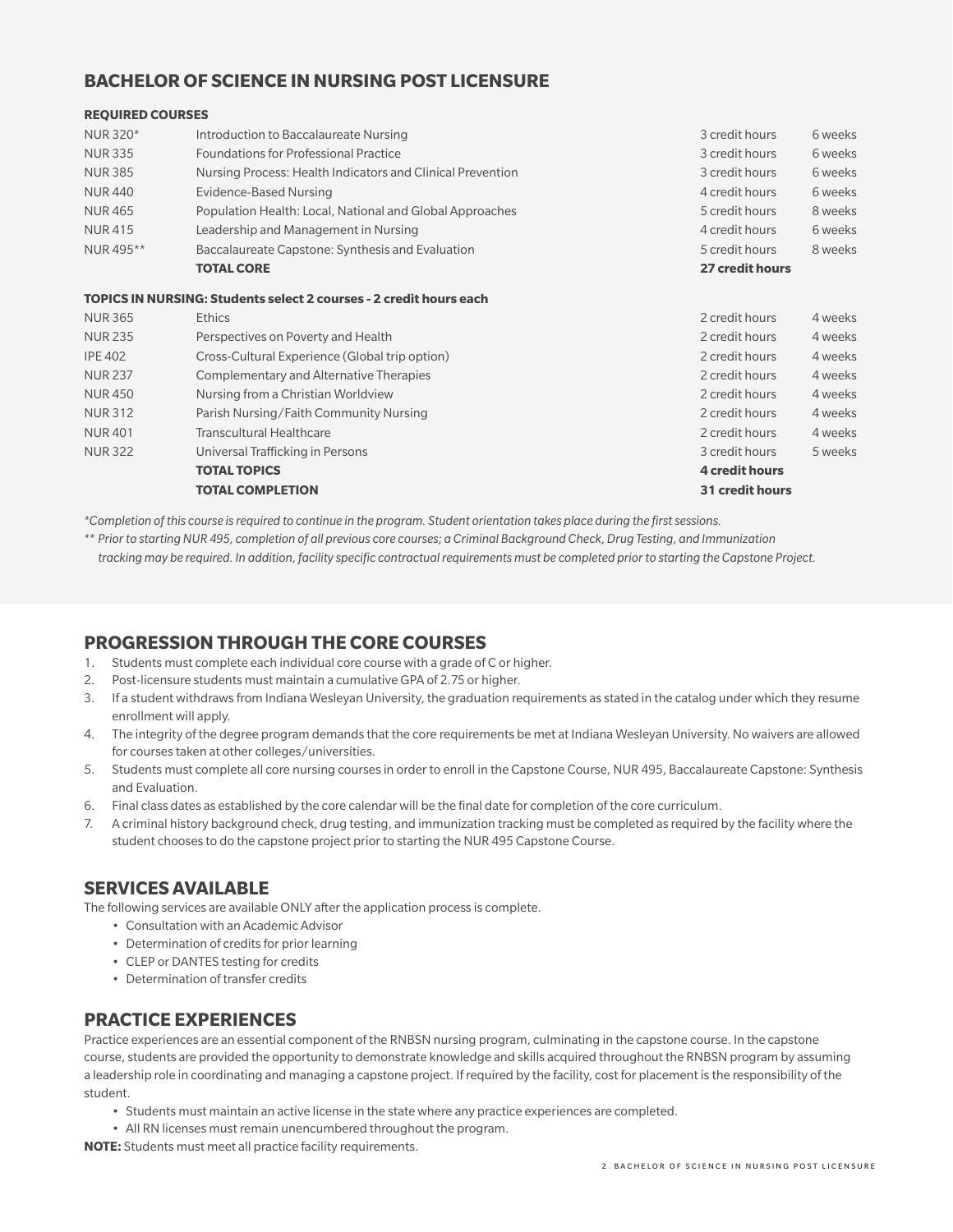# **APPLICATION PROCEDURES**

To be considered for admission to the Bachelor of Science in Nursing degree program, complete each of the following steps. For more information, call 866-498-4968 to speak with a Program Representative.

1. Application

Apply online at indwes.edu.

#### 2. Transcripts

High School: Applicants who have fewer than 12 passing semester hours of regionally accredited college coursework are required to submit a copy of a standard high school diploma or transcript or GED scores for admission.

College: Applicants to the bachelor program are required to submit an official transcript from each undergraduate regionally accredited institution attended. Indiana Wesleyan University will accept for its permanent file only those transcripts sent directly to IWU by the registrar of the attended institution(s). Official transcripts must exhibit the official seal and signature of the registrar. Transcripts that are stamped "student copy," "issued to student," or "unofficial" cannot be accepted as official.

College Transcripts from Non-U.S. Schools: For college transcripts from non-U.S. schools, secure a "Course-by-Course Report" from Educational Credential Evaluators (see www.ece.org). Be sure to request that the report be sent directly to Indiana Wesleyan University. The evaluation must list course-by-course hours and grades. Note: Additional third party evaluators can be considered from an approved list and in some cases and internal international transcript evaluation can be done.

### **PAYMENT PROCESS**

Payment Options: Your program representative will work closely with you to choose a payment option that best fits your needs. Your options may include Federal financial aid, company reimbursement tuition deferral, company direct-bill, self-pay, military benefits, etc. Financial Aid: indwes.edu/financial-aid, 800-621-8667 x2516, or NonResAid@indwes.edu.

#### **GRADUATION REQUIREMENTS**

A total of 120 semester credits are required for graduation, which must include 30 credits in General Education Requirements. In addition to the regular core curriculum (major), a 30-credit general education core is required of all bachelor students enrolled in adult and graduate programs. This 30-credit general education core includes:

- 3 credit hours in Biblical Studies
- 3 credit hours in Biblical Studies or Philosophy or Religion
- 6 credit hours in English Written Communication
- 3 credit hours in English Oral Communication
- 6 credit hours in Social or Behavioral Science
- 3 credit hours in Mathematics
- 3 credit hours in Natural Science
- 3 credit hours in Arts and Humanities

(Bachelor core courses that fall into general education categories may not be used to fulfill both the core requirement and the general education requirement.)

The remaining credits may be earned through classes, CLEP, or Portfolio. Additional requirements include:

- Completion of the major core curriculum (31 semester credit hours)
- Minimum grade-point average of 2.75 in the major and overall
- Payment of all tuition and fees

*\*The costs of the remaining credits required to graduate are not included in the costs listed for the* 

#### OFF-CAMPUS LIBRARY SERVICES (OCLS)

Library instruction is provided to students at the start of their program at IWU. Reference and document delivery services give students access to all collections of the Jackson Library on the IWU residential campus, as well as Instructional Resource Center services, Interlibrary Loan services, and many e-books and online journals. For more information, see indwes.edu/ocls.

#### MINIMUM COMPUTER REQUIREMENTS

Students are expected to possess a computer throughout the duration of their program. Student computers must be able to run a supported browser and handle additional plug-ins as identified by the Learning Management System company. Students should be able to produce, send, and receive documents that are compatible within the two most recent offerings of Microsoft Office to complete most of the assignments. IWU will offer support to students on only these two offerings of office software. Computer and Internet connection may need to be fast enough in some courses to watch streaming videos, participate in live meetings, upload large files, install software, and listen to audio lectures. In addition to these minimum expectations, participation in a SON course or program may entail additional computing and/or technology requirements.